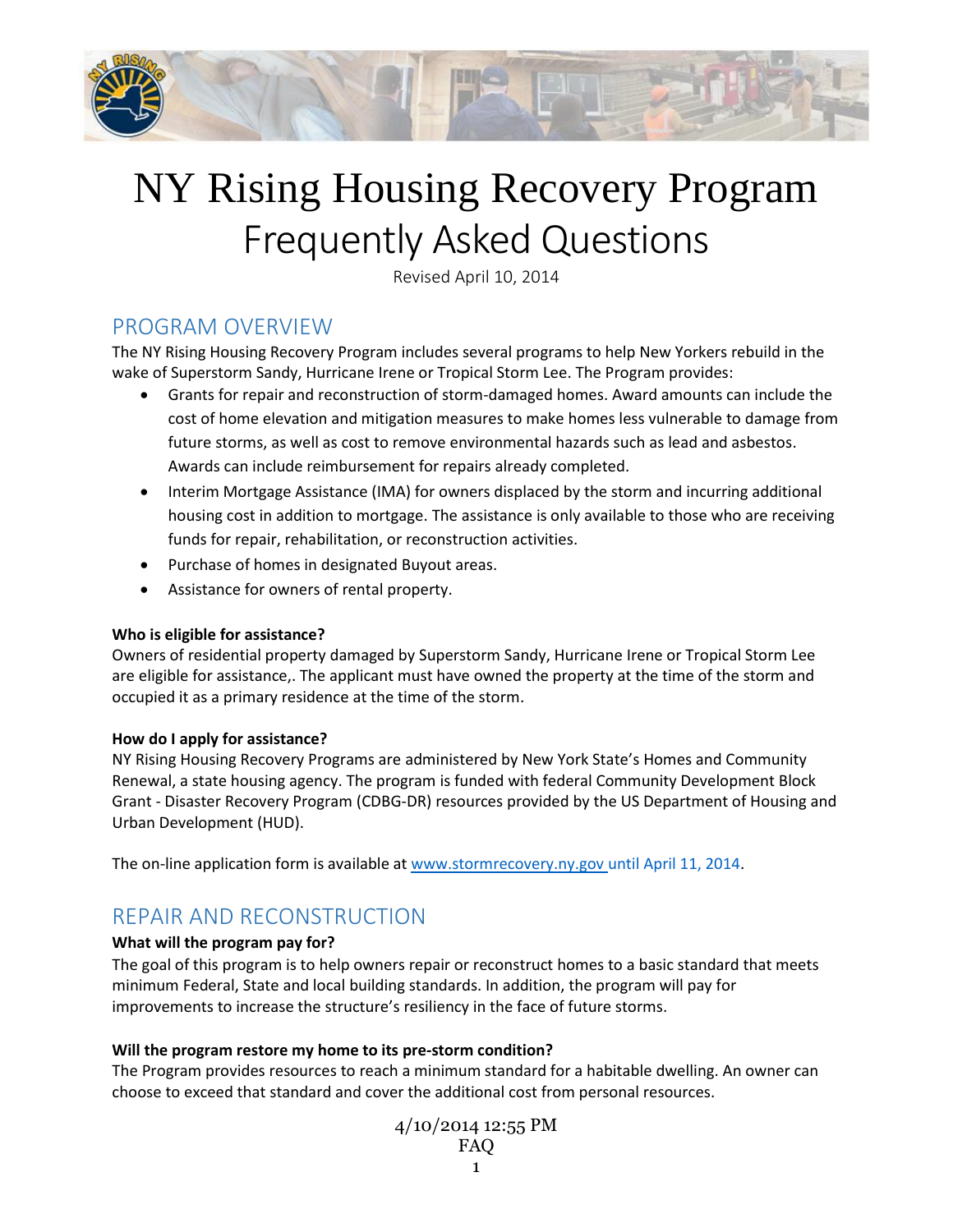

#### **How are repairs and damages to my home estimated?**

Once you submit a complete application, an inspector will contact you to schedule an appointment. Inspectors survey the damaged home, review any repairs that have already been made and summarize this information into an Allowable Activity (AA) estimate and an Estimated Cost of Repair (ECR) estimate. The AA reflects the value of repairs already completed. The ECR is an estimate for repairs yet to be done. Homeowners will receive both an AA and an ECR if some work has been done and there is also more to do to complete the project. For homes where reconstruction is needed an award to rebuild your home and address extraordinary site conditions and demolition was calculated.

#### **Will the Program pay for home elevation?**

The cost of elevation is covered for homes located within the 100-year floodplain. The Program provides an increase in the total award cap for homes with **required** elevation. Homeowners outside the 100-year flood plain are not eligible for elevation funding.

#### **Am I required to elevate my home?**

Homes that sustained "substantial damage" and are located within the 100-year floodplain are required to elevate their structures.

Substantial damage may be determined by the following:

- 1. Receipt of a "substantial damage" letter from the local Flood Plain Administrator, *or*
- 2. Inclusion in the FEMA and/or the municipality data set indicating the home was substantially damaged.

#### **Will the Program pay for elevation even if it is not required?**

Yes, the Program will pay for elevation for homes located within the 100-year floodplain. However, the increase in the total award cap for elevation is only available where elevation is required.

# ELEVATION

#### **If I received funds from the Program, am I required to elevate?**

If you live in the 100 year floodplain AND have a substantial damage letter issued by your local municipality then you will be required to elevate your home.

#### **If I live in the 100 year floodplain but am not substantially damaged, can I elevate my home?**

If you live in the 100 year flood plain are NOT substantially damaged you are still eligible for elevation funding but you will not receive an increase in the maximum benefit cap. You may also be eligible to elevate if just a portion of your land is in the 100 year floodplain or if you have repeated loss status from FEMA.

#### **If I am required to elevate but do not want to, am I able to complete just the repair of my home?**

No, you must follow the Program requirements. If you live in the 100 year floodplain and have a substantial damage letter, you must elevate your home to complete the project.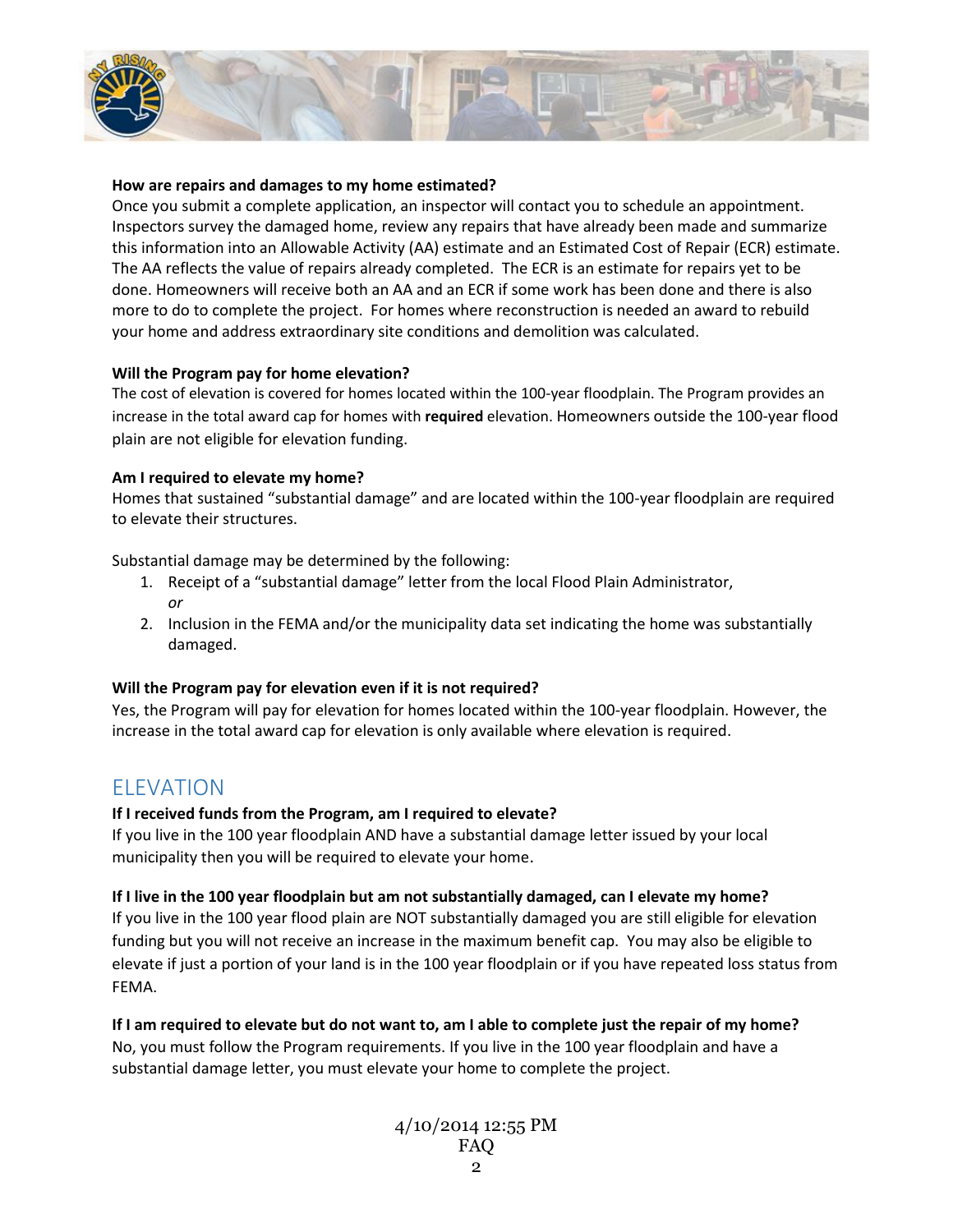

# **I deposited the reimbursement funds issued by the Program, will I be required to return the funds if I refuse to elevate?**

Only if you live in the 100 year flood plain and have a substantial damage letter will you be required to elevate. Failure to complete all necessary work will fall under the recapture policy.

#### **Will storage be paid for during the elevation of my home?**

No, storage expenses will not be an eligible expense.

# **If I am forced to temporarily relocate during elevation, will the Program pay for those expenses?**

You may be eligible for assistance under the (IMA) Interim Mortgage Assistance Program. Please contact your Customer Representative for more information.

## **At what point in the Program will I receive funds for optional elevation?**

If you are eligible for optional elevation and wish to access funds for this purpose, you must complete the Opt-In Form for Optional Measures. This form can be completed online or on paper. Ask your customer representative how to access this form.

# **CONTRACTORS**

## **Who will do the repair or reconstruction of my home? Will the State provide me with a list of contractors?**

Homeowners will select their own contractor.

#### **Do all contractors still need to be verified?**

Contractors need to be licensed to do work in the homeowner's community, not be on a debarment list, and must meet bonding requirements if the contract exceeds \$100,000. Some communities outside of the New York Metropolitan Area do not license contractors, so the licensing requirement will not apply.

#### **What if I have secured a contractor who has begun work on my home?**

Contractors must meet Program criteria in order to receive payment from grants awarded by the Program to the homeowner.

#### **Are payments made to the homeowner or to the contractor?**

If you have already completed some or all repairs to your home, reimbursement payments will be paid directly to you. For future repair work, the Program will release 50% of the award amount to the homeowner upon selection of a design professional and/or contractor and execution of the grant agreement; the remaining 50% will be released to the homeowner following construction completion. The Program will conduct an inspection to verify completion and a review to ensure all documents have been submitted to the Program before payment is made. Additional payments may apply if you chose to do optional mitigation, optional elevation, or bulkhead repairs.

# COVERAGE OF SPECIFIC ITEMS

# **Are there items not covered?**

Luxury items are not eligible. A list of luxury items which are not eligible for Program funding can be found on the website [www.stormrecovery.ny.gov.](http://www.stormrecovery.ny.gov/)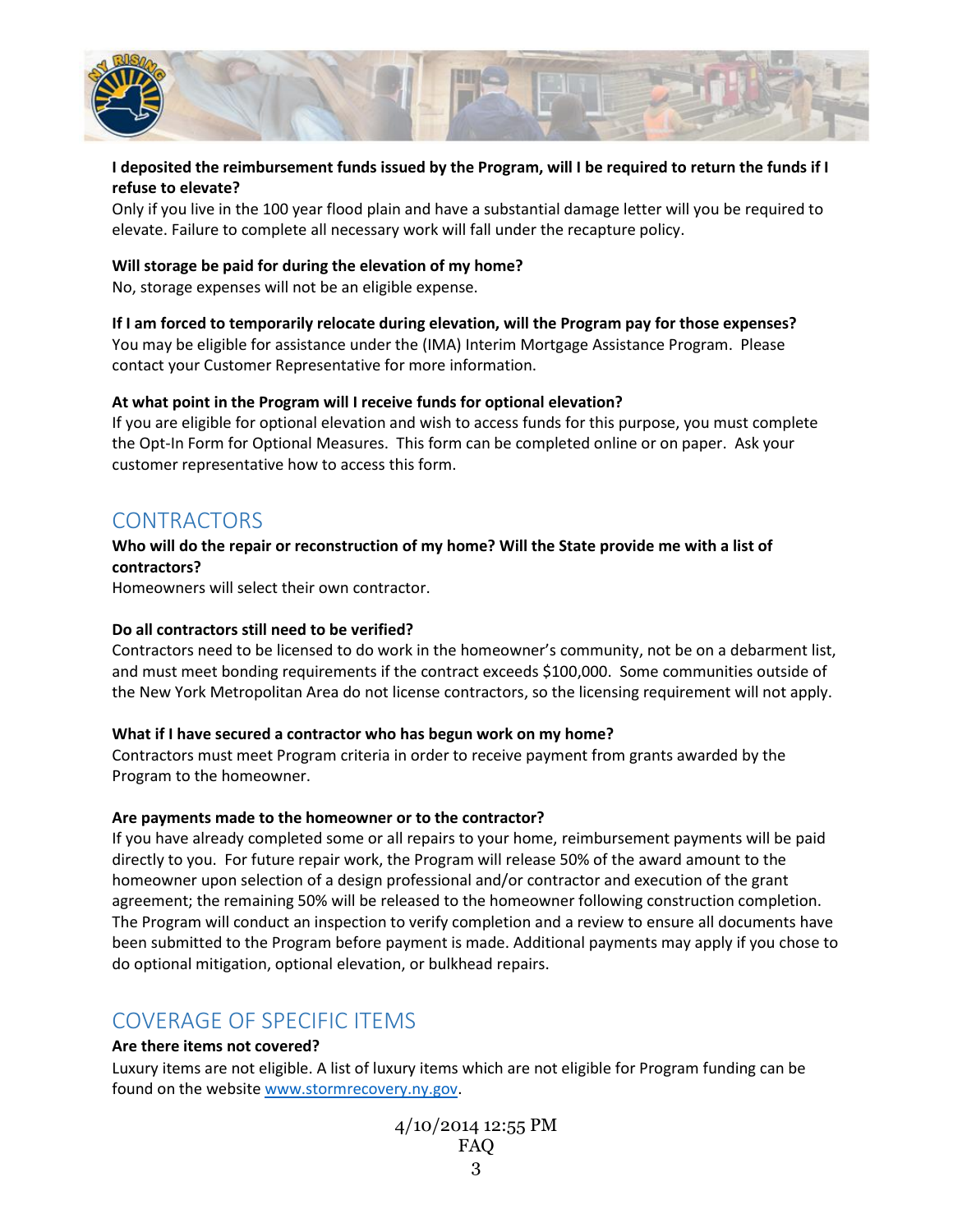

#### **Will appliances be covered?**

Non-luxury appliances essential for the operation and habitability of your home will be covered. These include, for example, refrigerators, stoves/ovens and other similar appliances. Washers and dryers will not be eligible under this program.

#### **Are items such as toilets and vanities covered?**

Yes, non-luxury items that become a permanent fixture in the home are allowable.

#### **Are lawns covered?**

No, landscaping is not covered under the Program. Only items for the repair or reconstruction of the real property are covered.

#### **Is carpeting covered?**

Yes, non-luxury items that become a permanent fixture in the home are allowable. See website for list of luxury items.

#### **Will storage costs I have incurred since the storm be covered?**

Storage costs are not eligible.

#### **Are cars covered?**

No, cars are not covered under the program.

#### **If a disabled child lives at home and needs special accommodations, are these covered by the program?**

Yes, if the home previously had an accessibility feature that was damaged or destroyed by Sandy, Irene, or Lee and continues to have that need, the State will cover the cost of restoring the accessibility feature within the maximum Program benefit. New accessibility improvements may also be completed on the home if required as a result of home elevation.

#### **Will my deck be covered?**

Home rehabilitation and mitigation must meet minimum building standards and the required Federal environmental review requirements. An inspector will determine if the deck or porch need to be repaired or replaced to meet these requirements.

#### **Is my basement covered under the program?**

Properties with basements will be repaired to the extent necessary to make them safe and sanitary.

#### **Is my bulkhead covered?**

Bulkhead repairs necessary to protect the structural integrity of the home are eligible expenses. An architect or engineer will need to inspect the bulkhead and certify that the work is needed.

#### **Is my seawall covered?**

No, seawalls are not covered.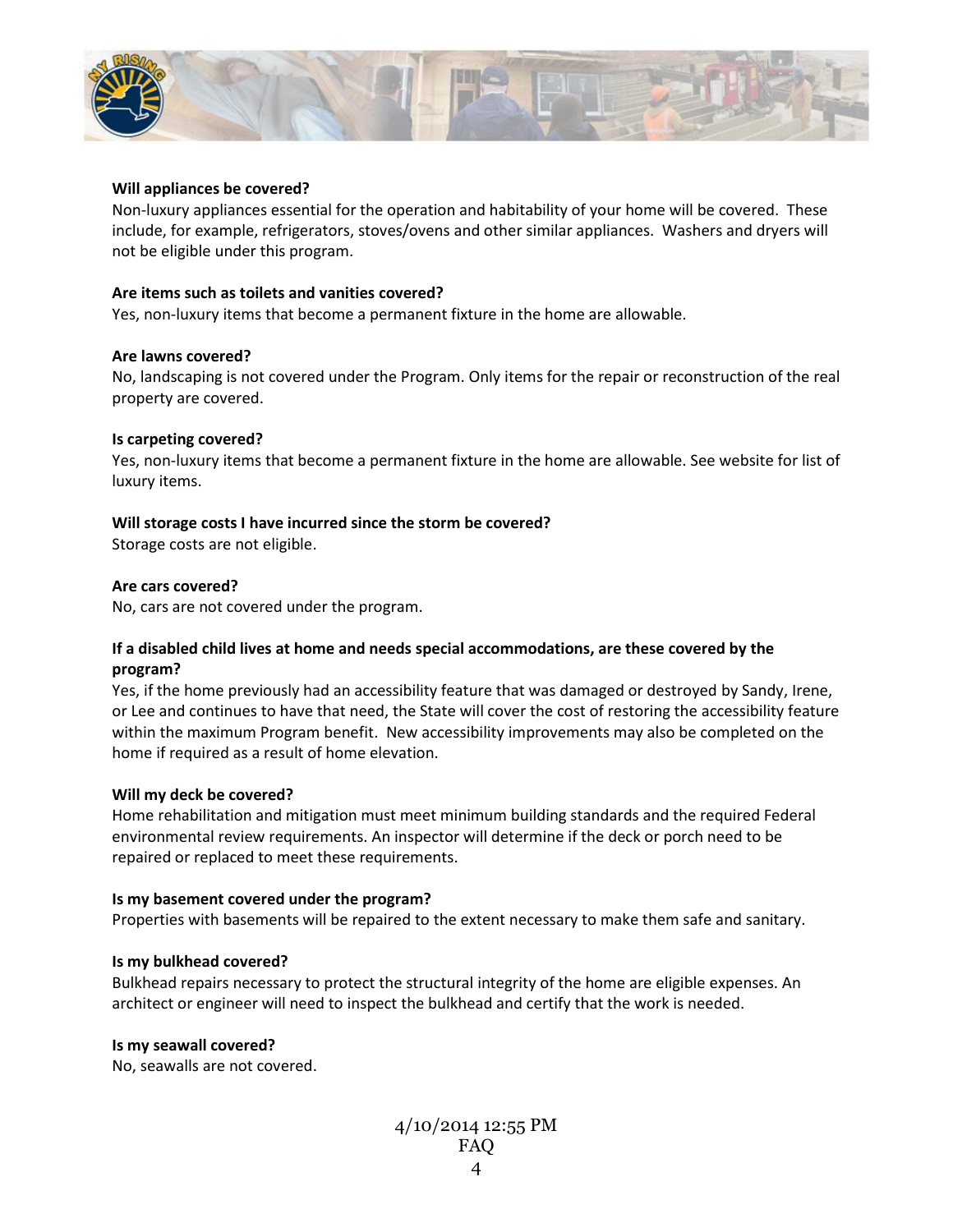

## **I was building an addition to my home before the storm and it was unfinished when the storm hit. The work completed so far was damaged by the storm; will the Program pay to finish the addition?**

The Program pays for repairs necessary to meet minimum building standards. The inspector will assess the need and use of the addition and make a final determination as to whether completing the addition can be included in the scope of work.

## **Will sprinklers that need to be added on for homes elevated above 3 stories be covered under NY Rising?**

Yes, installing sprinklers required by the building code due to the elevation of the home is an eligible expense. Homeowners who have already received awards can apply for a post-award change order to include additional sprinkler system cost.

## **Does the Program take into account damage caused by Earth Movement?**

Yes, the Program will include the cost of repairing damage caused by earth movement in the award based on an evaluation of the site. If you believe your home was damaged by earth movement but not reflected in your award please contact your Customer Representative.

# **The storm-damaged home was demolished and replaced with a manufactured home. Is this activity eligible for reimbursement? Will the program pay for elevation?**

Yes, as long as the reimbursement and elevation are otherwise eligible, the Program may reimburse you for some costs**.** 

# **Will fees from public adjustors or attorneys be deducted from my award amount?**

For those that retained attorneys, or Public adjustors, the fees to obtain insurance settlements as it relates to structure (not contents) can be used to offset DOB, not to exceed one third of the total amount of the settlement. There are free legal services at the Disaster Recovery Clinic at the Maurice A. Deane School of Law at Hofstra University and New York Legal Aid to help families and small businesses in Long Island affected by Superstorm Sandy. For additional information, please visit [http://stormrecovery.ny.gov/homeowner-resources-and-forms.](http://stormrecovery.ny.gov/homeowner-resources-and-forms)

# PAYMENTS

# **I recently received a reimbursement check. What is this check for?**

NY Rising recently conducted a damage assessment on your home. The check is to reimburse you for allowable expenses related to storm recovery.

# **This check does not accurately reflect the amount of money that I spent. If I cash this check, will I be able to receive further assistance?**

Yes, you may be eligible for further assistance if any of the following are true:

- You have receipts that show your eligible costs to complete the work observed at the time of your home inspection was greater than our estimate. This may include fees paid to design professionals such as architects and engineers.
- Additional work is required to remove hazardous materials such as asbestos or lead.
- Your home sustained damage from multiple storms (Hurricane Sandy, Hurricane Irene, or Tropical Storm Lee).

$$
4/10/201412:55 \text{ PM}
$$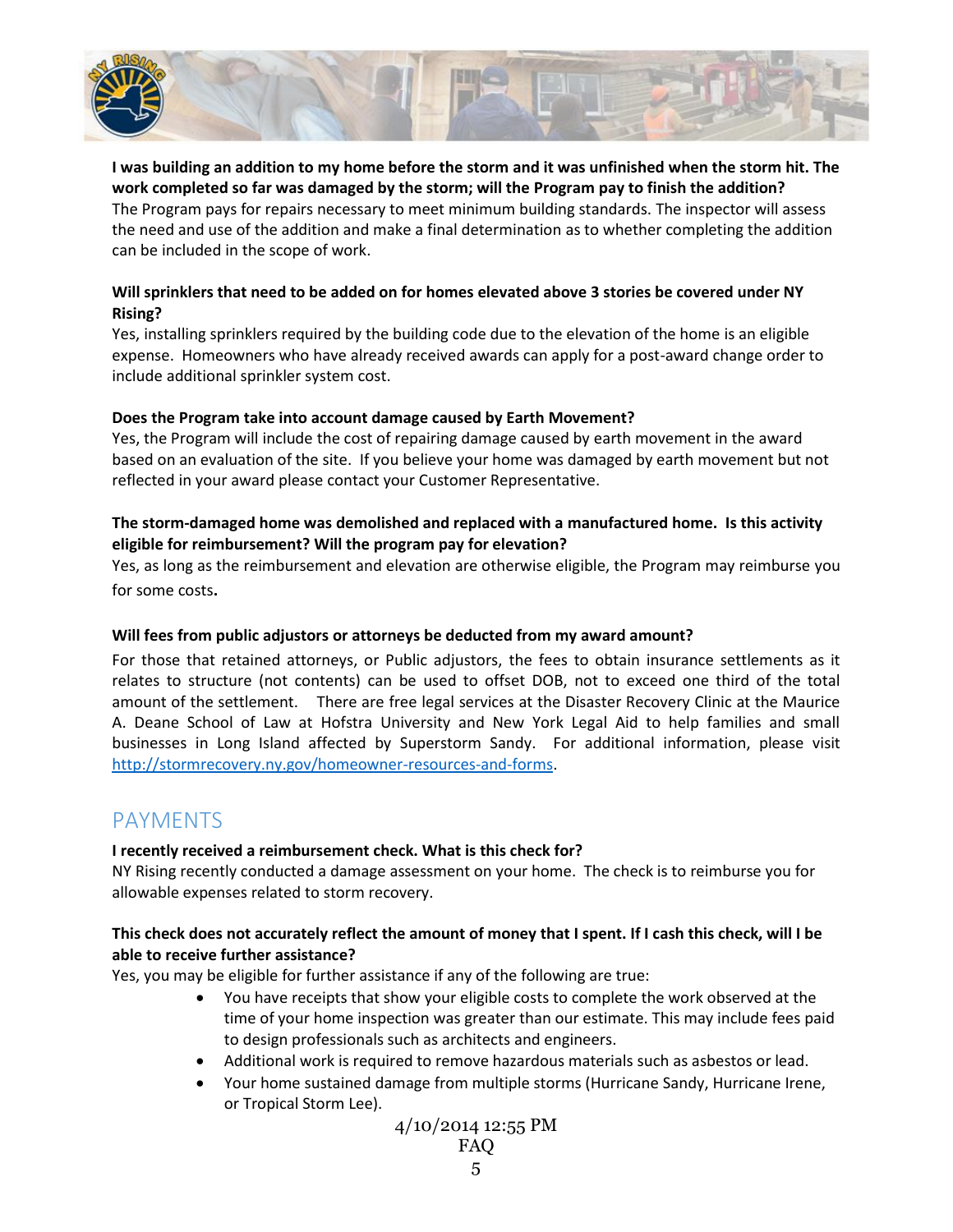

#### **I cannot access the internet, how do I sign the Grant Agreement?**

You can sign and bring the document to your Customer Representative, sign it electronically at an Intake Center kiosk or call your Customer Representative to pick it up.

#### **How do I get the grant if I don't want to sign the Grant agreement?**

You cannot move forward until you sign the Grant Agreement. It is important that the State has the proper documentation to meet State and Federal regulations and you must follow all Program requirements to remain eligible for future assistance. You do have the right to request a clarification of your award amount and then to appeal this award.

#### **What do "duplication of benefits" and "verification of benefits" mean?**

According to federal law, the Program cannot pay for repairs that were already paid for by a different source; this is a duplication of benefits. Verification of benefits is the process used to verify the sources of aid provided in response to Hurricane Sandy, Hurricane Irene and Tropical Storm Lee.

#### **If I was offered assistance from a non-profit, does this affect my award?**

The amount of assistance received from any other source for the rehabilitation of the home may count as a duplication of benefit. We require that you provide your Customer Representative with all documentation stating what the assistance was used for and who gave it to you so we can better determine how it will affect your award.

**I was offered an SBA loan but I do not see it deducted from my award. Can I still deposit my check?** The treatment of SBA loans requires a case-by-case review to determine whether you qualify for exemption under the Program's hardship policy.

If you think your award amount may be reduced, you may choose to either:

- 1. Return this reimbursement check, request a review, and receive a new check for an adjusted amount,
	- *or*
- 2. Accept this check and apply any reduction in the grant amount to future payments. Note that you may be required to cover any overpayment from personal funds if the grant reduction is larger than your future payments.

If you have not already done so, please complete an SBA hardship form with your customer representative.

#### **If my flood insurance award was not deducted from my award, can I still deposit my check?**

You may choose to either:

- 1. Return this reimbursement check and receive a new check in an adjusted amount, *or*
- 2. Accept this check and apply any reduction in the grant amount to future payments. Note that you may be required to cover any overpayment from personal funds if the grant reduction is larger than your future payments.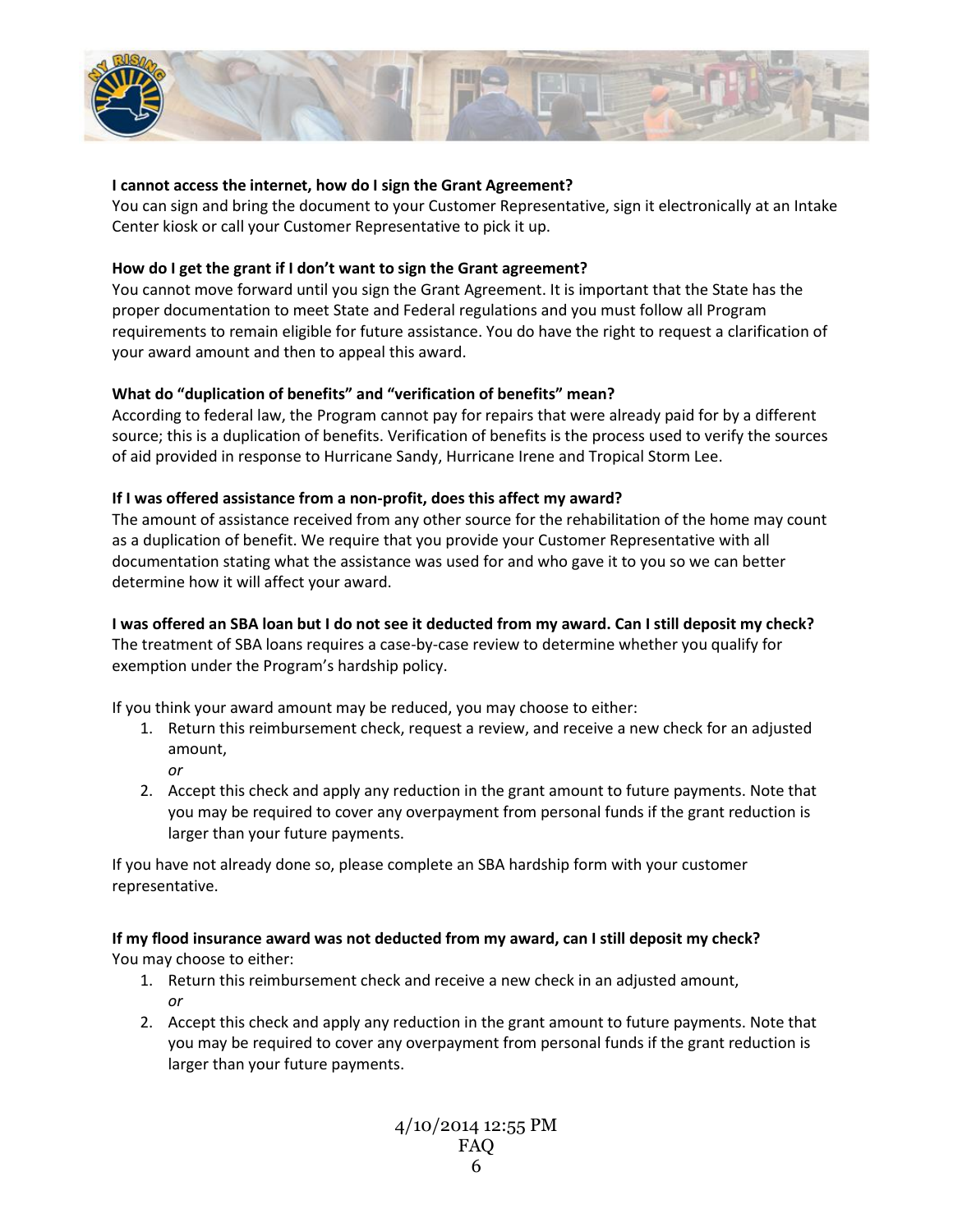

#### **What if I'm given too much money or want to decline some or all of the funds?**

If for any reason you choose not to accept funds, contact your Customer Representative to complete a Return of Funds Form. You must return the original check to your Customer Representative with the form. This is true even if you only want to decline a portion of the funds.

#### **Will I have to pay taxes on the assistance received?**

Because tax consequences may vary with individual circumstances, you should contact a tax professional for advice concerning your particular circumstances.

#### **Are there any restrictions on how I can use my reimbursement money?**

The reimbursement funds are intended to repay you for repair costs you already incurred.

#### **Can I accept my reimbursement and decide not to finish the remaining work on my ECR?**

No, you must finish all work on your ECR. In order to comply with federal requirements you must also submit proof of lead and asbestos clearance tests and/or proof that such tests are not required to your Customer Representative, or you can request that the Program come and inspect the home to pass these inspections.

#### **Is obtaining flood insurance a Program requirement if I live in the 100 year flood plain?**

Yes, you must provide proof of flood insurance if your damaged home is located in the 100 year flood plain.

#### **How would I notify a future buyer of the flood insurance requirement?**

Please consult with a legal professional.

#### **Is there still a three-year residency requirement?**

No, there is no longer a requirement to occupy the home after the date of the storm.

#### **Can I appeal after I cash my check?**

Please contact your Customer Representative regarding the Clarification and Appeals process.

#### **Can I still proceed with my IMA application if I cash my check?**

Yes, contact your Customer Representative for more information on the IMA program.

#### **Does everyone on the deed have to sign the Grant Agreement?**

Yes, everyone listed on the deed must sign the Grant Agreement. For additional information, please visit http://stormrecovery.ny.gov/homeowner-resources-and-forms.

# TIMELINE

#### **How long will the whole process take from beginning to end?**

The State must complete several steps of review before releasing grant funds. These include establishing the applicant's eligibility, estimating the cost of repair and reimbursement, and verifying other benefits received from other federal agencies, insurance companies, and private charities.

> 4/10/2014 12:55 PM FAQ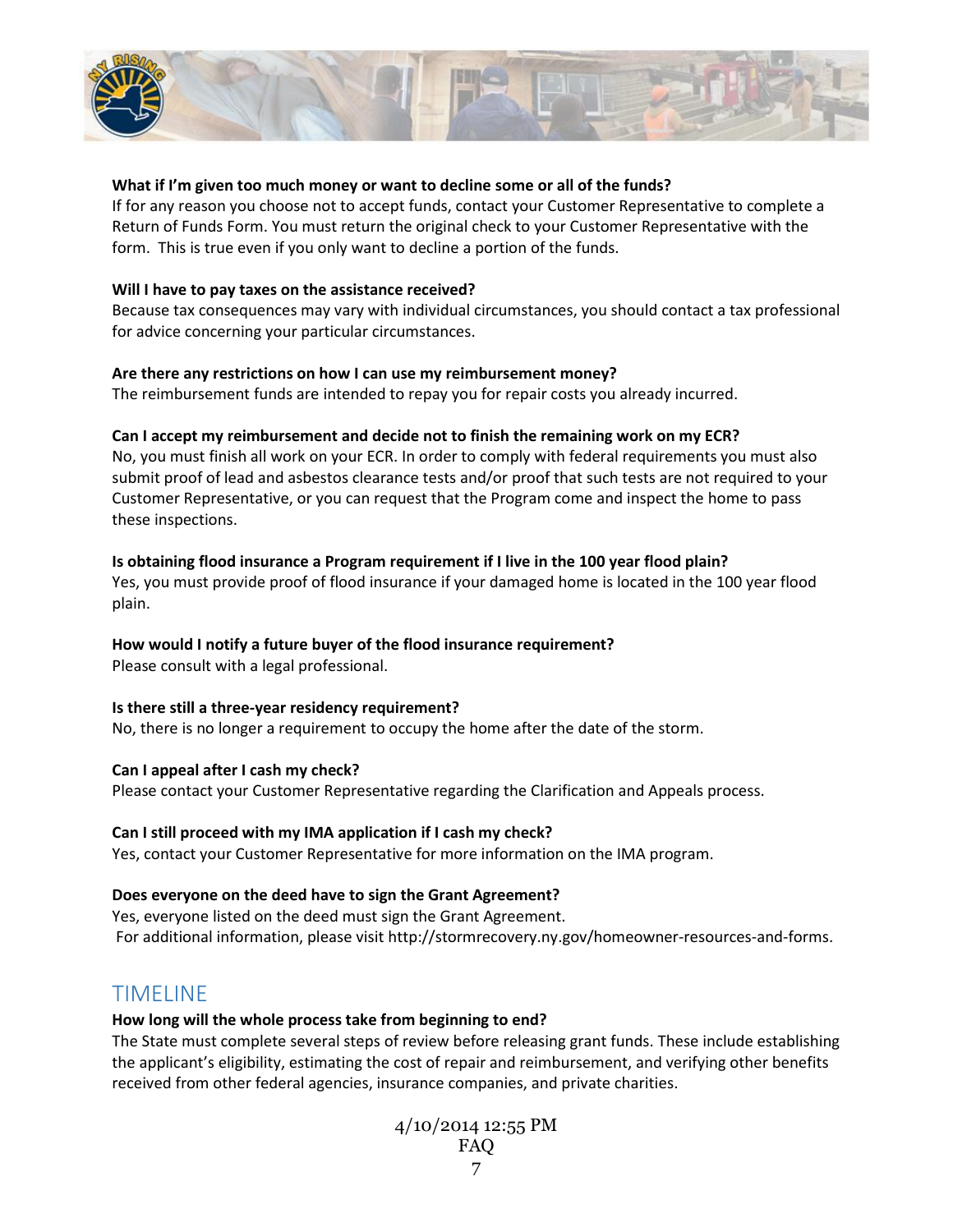

Once an application is complete, processing time varies depending on the time it takes to obtain and verify information from third parties such as insurance companies and federal agencies, and HUD approval of documentation of environmental reviews. The timing of each step of this process will be different for every Homeowner, depending upon your individual circumstances; there is no set timeline for how long it will take. Customer Representatives assist homeowners advance through the process and provide them with updates along the way and answer any questions that may arise.

# **ELIGIBILITY**

## **I live in New York City. Am I eligible?**

New York City received its own funding from the federal government to support its affected residents. If you reside in Brooklyn, Bronx, Manhattan, Queens, or Staten Island you should contact City officials directly for assistance.

## **How do I know if I live in the 100-year or 500-year flood plain?**

You can review flood plain maps a[t www.floodsmart.gov.](http://www.floodsmart.gov/) Your Customer Representative will also work with you to confirm this information.

## **Are second homes or vacation homes eligible?**

No, by the terms of Federal law, second homes, as defined in IRS Publication 936 (mortgage interest deductions), are not eligible for Program rehabilitation assistance, residential incentives, or buyouts.

# **My home is a condo, is it eligible?**

Yes, condos and coops are both eligible for assistance, both to individual unit owners and to the associations or common ownership entities of these property types.

**I inherited the property from my mother who had applied to the Program before her death. She was in the process of transferring the deed before her death. Am I eligible for this Program?** Yes, you may be eligible for this program, as long as you are willing to abide by the Program

requirements.

# **Does forbearance make the applicant ineligible?**

Forbearance is a special arrangement between the lender and borrower to delay or reduce mortgage payments. Forbearance does not make the applicant ineligible.

# **The bank holding the Homeowner's mortgage is foreclosing, is the Homeowner still eligible for the program?**

Yes. The homeowner must still own the home and the award must be used for repairs of the home.

# **Two homes are located on one property with common ownership. Are both homes eligible?**

The Program will review the deed in order to make a determination. In general, assistance under the Program is only for a primary residence.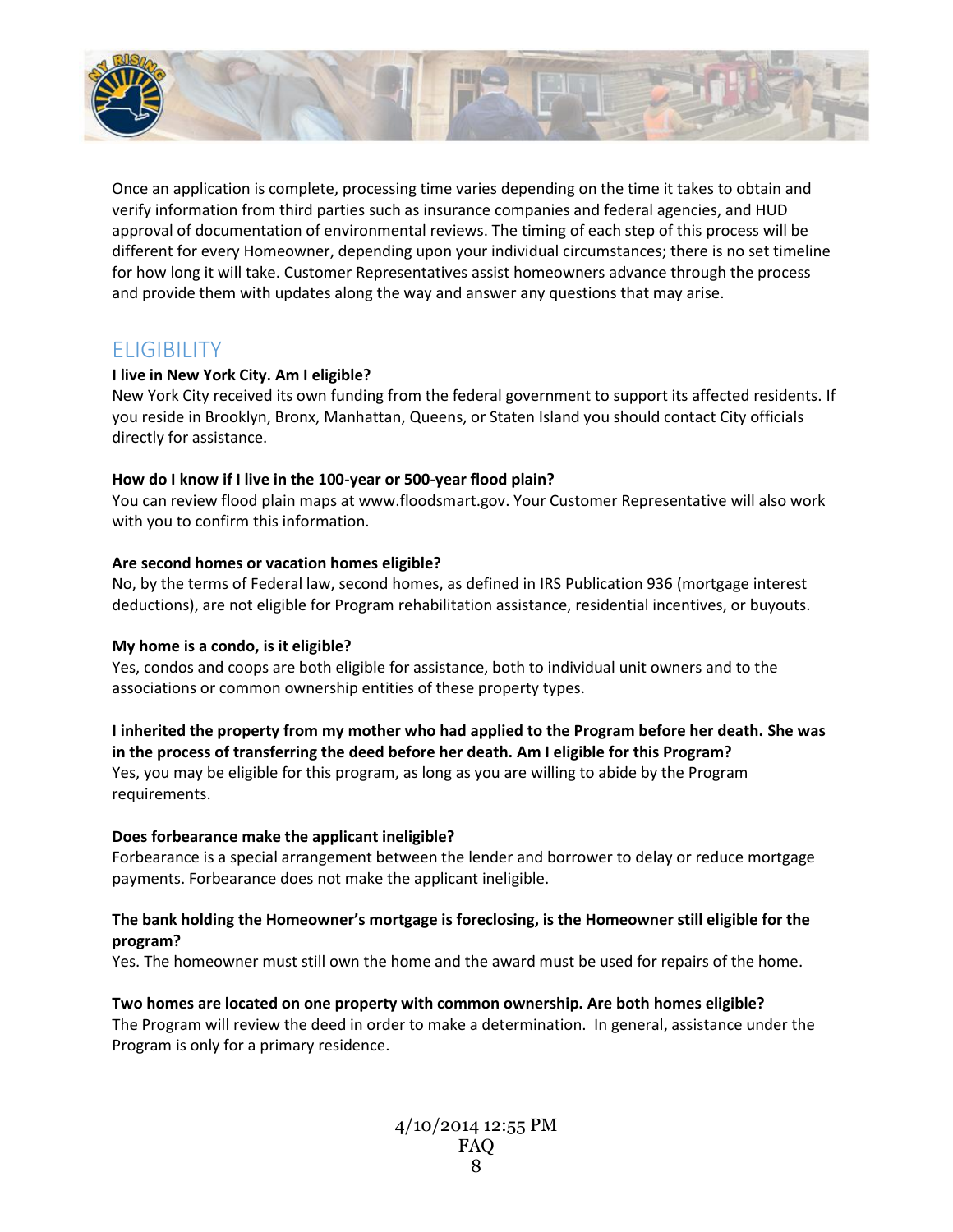

# INTAKE MEETING

## **Can anyone come with me to the intake meeting, such as a family member or my lawyer?**

Yes, you may allow anyone to accompany you to the meeting if you are comfortable sharing personal information with them. However, unless you authorize a communication designee in writing, you will be required to attend all meetings; you may not send a family member or lawyer to attend on your behalf.

#### **Why do I have to show you my taxes?**

One of the primary goals of the funding for this Program is to serve low- to moderate-income populations. We gather income information so that we can report to HUD the amount of funding that is being used to assist this population.

## **What is the "Subrogation Agreement"?**

In signing the Subrogation Agreement the Homeowner is giving the Program a superior interest to all future benefits up to the award amount meant to aid in disaster recovery from Sandy, Irene, and Lee that would be classified as a duplication of benefit. The Homeowner must notify the Program of any benefits received.

## **Why, by signing the Subrogation Agreement, do I have to report any additional disaster funding after my home is repaired?**

This Program is designed as a source of aid of last resort, so any future aid that you receive may be required to reimburse the Program for funds that are already expended.

#### **Can I bring the forms home and consult my (spouse, lawyer, so on) before signing them?**

Yes. While your Customer Representative will strive to answer all questions you have about the forms during the intake meeting, you are free to take as much time as you need to sign them. You should be aware; however, that your application cannot continue to be processed until you submit your signed forms, so this may delay your processing. Once you have signed the forms, you can drop them off at your Customer Representative's office, and your Customer Representative will update your file for continued processing.

# **Can I take the forms home to and have my co-applicant sign them?**

Yes, although we may need to meet with that person at a later appointment.

# **Can I mail, fax, or email the forms back to you?**

You can mail, but not fax or email forms since we need the original copies for our records. Our preferred approach is that you drop off the forms in person. All intake forms should be signed in blue ink.

# **What if co-applicant signs the documents at home – do we require them to come in to show ID?**

Yes, the homeowner(s) need to come to the office to provide copies of all ID's. The homeowner(s) must sign all Program documents prior to submitting the file to the Verification of Benefits Team.

**If the husband is the only person listed on the deed, does the wife need to sign the forms?** No, if the wife is not on the deed the wife does not need to be a co-applicant or sign the forms.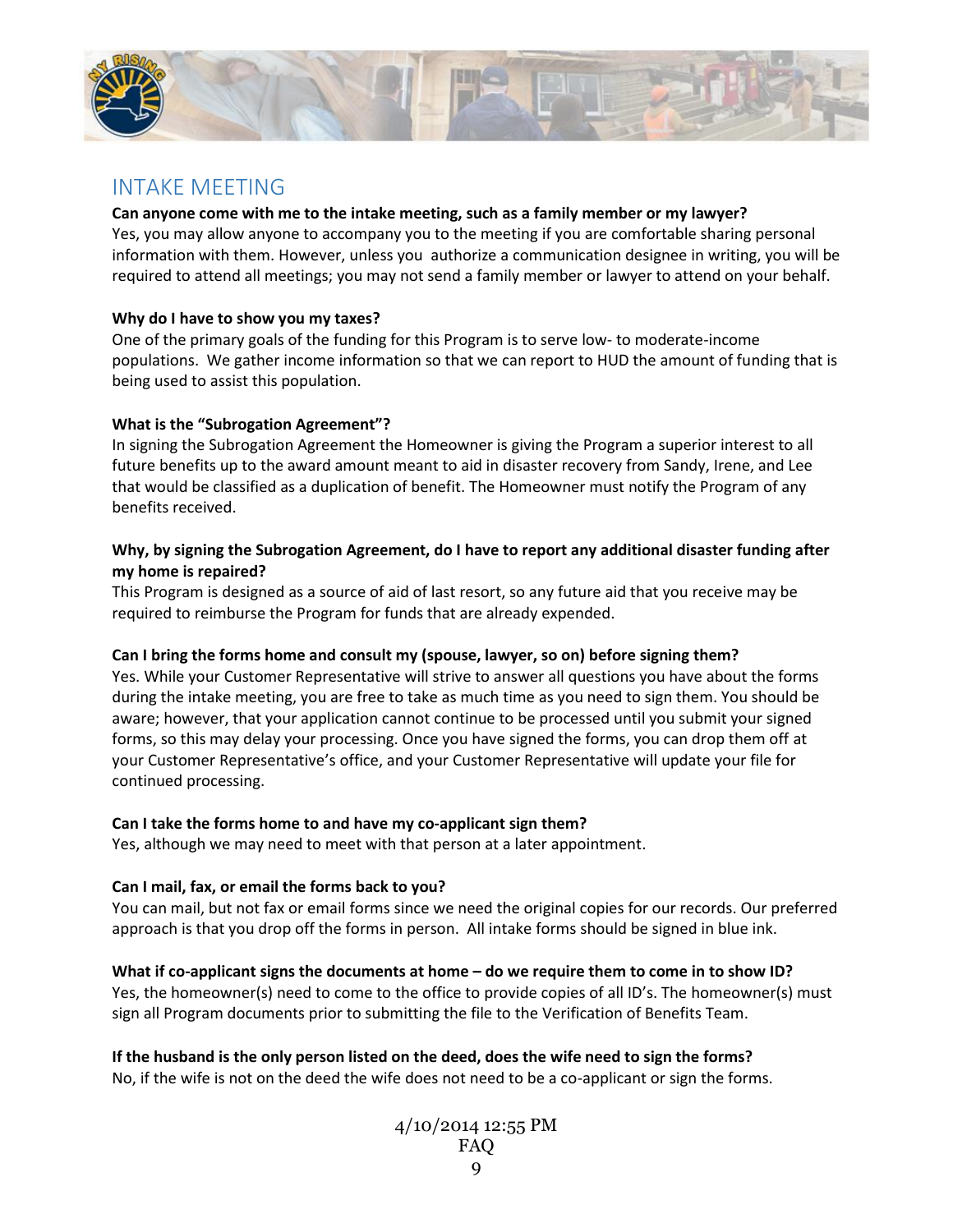

# **If the husband and wife are in the process of divorce and both are listed on the deed how should we proceed with the Intake meeting?**

Both signatures are required on all documents, and the house has to be the primary residence of at least one of the owners.

#### **Does a co-owner have to sign the application?**

No, the application needs to be signed by the applicant only. All other documents must be signed by all owner(s).

#### **My 2012 Federal taxes are not signed.**

If your taxes were filed electronically then we may have the authorization for the electronic signature, which may serve as documentation that the taxes were filed with the IRS. We may also request a transcript from the IRS by completing the 4506-T EZ form.

#### **What do we need to document if a Homeowner is deceased?**

We need some verification that the Homeowner that is applying for the Program is the full owner of the property. Documentation transferring ownership either from the deceased owner prior to death or from the deceased owner's estate is needed. A death certificate alone will not document this transfer.

# **INSPECTIONS**

#### **Why do I need an inspection?**

The purpose of this inspection is to determine the required repairs to the home and to generate an Estimated Cost of Repair (ECR) and Allowable Activities (AA) already completed on your home. This ECR and AA will be used in determining the assistance available to you through this Program.

#### **I've already had inspectors from FEMA and from my homeowner's insurance company, do I have to have more inspections?**

Yes, inspections are required in order to make sure we have the most accurate, up to date information.

#### **How many times will my house have to be inspected?**

Approximately three to five times; it depends on the level of work done already, work to be completed and environmental inspections. Typically there will be an initial inspection, one or more environmental inspections (for asbestos testing, lead based paint testing and clearance testing with follow up as required), and a final inspection.

#### **Do I have to pay for the inspections that are required for this Program, or any remediation needed as a result of the inspection?**

No, you will not be required to pay for the required inspections and any remediation needed as a result of the inspections will be an eligible cost of the program. Homeowners are only required to pay for costs above the maximum Program benefit. If Reimbursement only, you may elect to fund remediation and be reimbursed.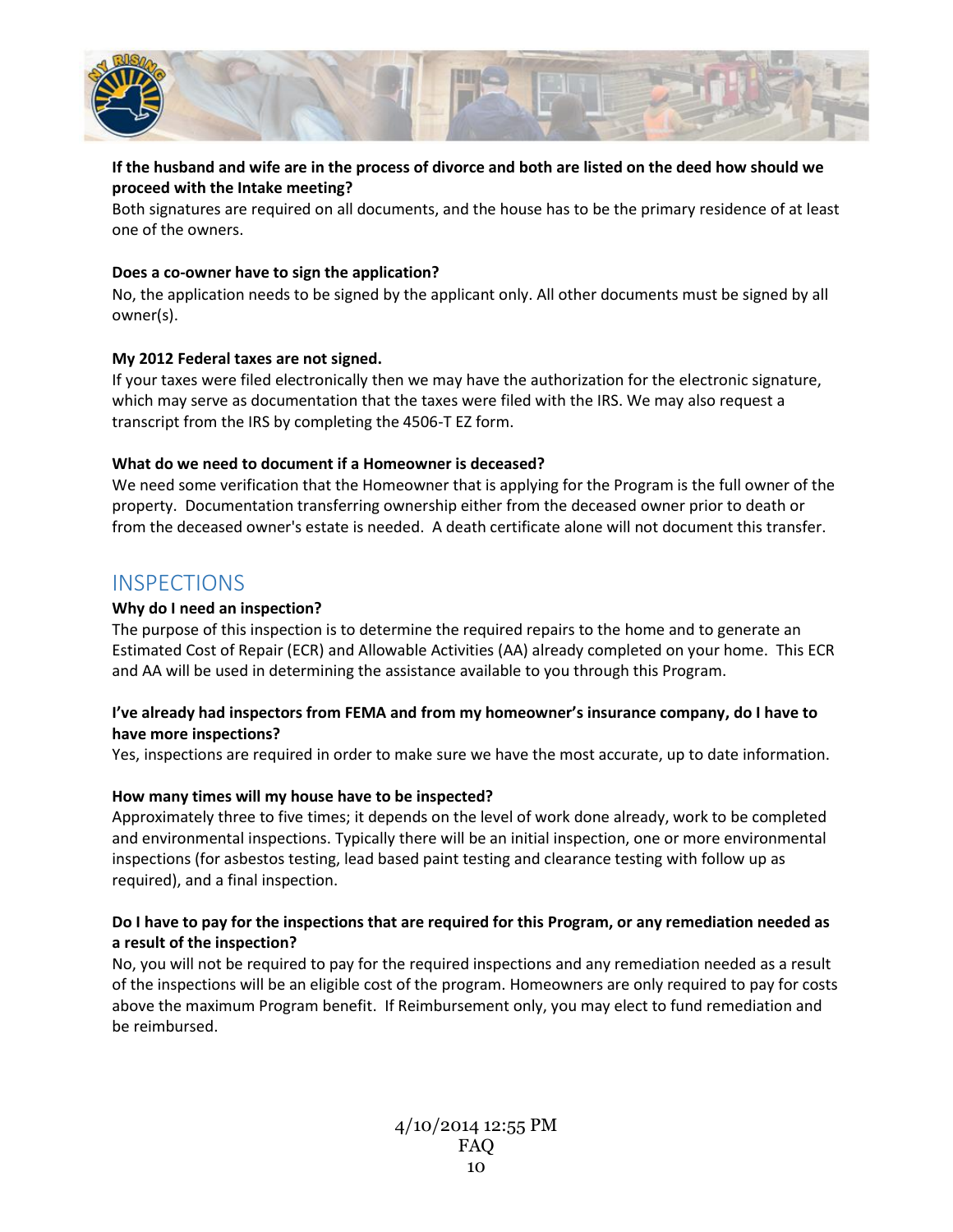

#### **If I'm only requesting reimbursement, does my home have to be inspected?**

Yes, the Program will verify the work done previously passes all Program inspections and environmental clearances.

#### **Who can I contact regarding my inspection?**

NY Rising Construction Management Team's Hotline at **(516) 830-3560** is available to assist with any construction related questions, six days a week Monday-Saturday, 7AM to 7PM. Additionally, you may always contact your Customer Representative directly.

#### **Who is the Construction Management Team?**

The Construction Management Team, coordinated by the Dormitory Authority of the State of New York, is made up of multiple firms, including The LiRo Group, URS Corporation and McKissack, who have been retained by the Program to conduct these on-site damage inspections.

#### **When are appointment hours?**

Appointments will be scheduled between 7AM and 7PM.

#### **How long will the inspection last?**

The appointment will last approximately 2-3 hours.

#### **Do I need to be there?**

At least one of the applicants will need to be available and on site during the inspection.

#### **How do I know the person really is an inspector?**

The Inspection Team will be carrying NY Rising identification.

#### **What if I have no power in my home?**

If there is no power in the home the assessment must occur during daylight hours.

#### **What is the "Right-of-Entry Permit and Release" agreement?**

This is an agreement that states you are allowing the Inspector access to your home. Without this form an inspector cannot conduct a proper inspection.

# REGARDING DECEASED INDIVIDUALS ON A DEED

**What documentation do I need to provide in order to remove my deceased brother from the check?** It depends on the type of ownership shown in the deed itself. If you and your brother were joint tenants with the right of survivorship, then all you need is a death certificate for your deceased brother. We can issue a new check or if you provide an ACH transfer form we can deposit the money directly to your account. If you and your brother owned the property as tenants in common you must consult with an attorney who will determine the steps required to transfer your brother's interest to his heirs at law or to the person or persons named in his will. It is likely that a new deed will be required after this determination and may involve probate or administration depending upon whether your brother had a will or not.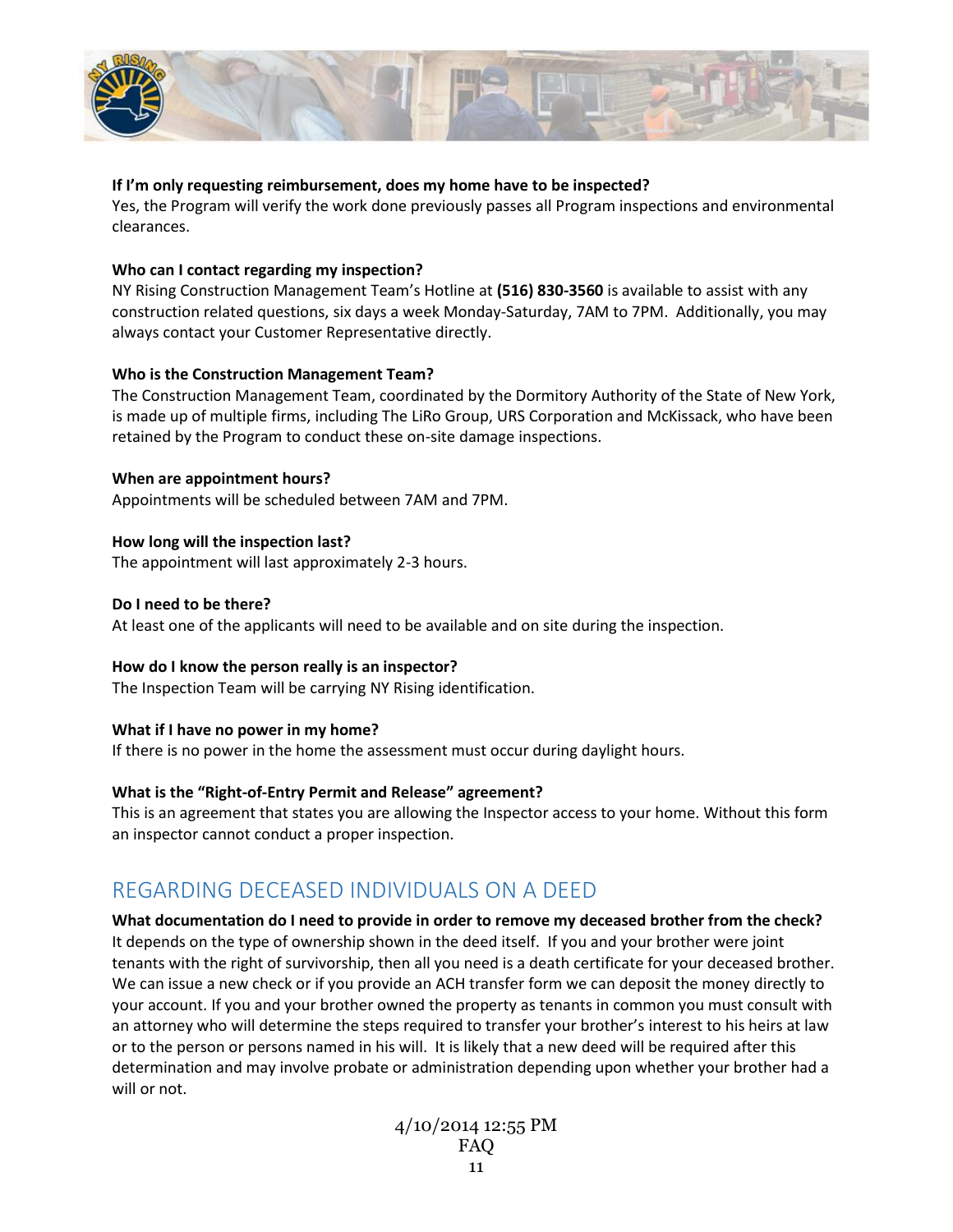

#### **My spouse passed away and is still listed on the deed. Do I have to return my check to have a new one issued?**

This depends on the type of ownership on the deed. If you and your spouse owned the property as joint tenants or as "tenants by the entirety" which is evidenced by the words, "his wife" , "her husband", "husband and wife" or other words of the same import, we can issue a check to you alone upon presentation of the death certificate or arrange for an ACH transfer. If you owned it as tenants in common you must consult with an attorney to determine whether probate or administration is required and it is likely that a new deed will be required.

# **Both my parents passed away and are on the deed; do I have to return my check to have a new one issued?**

You must return the check and consult with an attorney. Just because your parents owned the property does not mean that you do. It depends upon whether or not a will existed that must be probated or an administration proceeding in Surrogate Court may be required. The law determines the passing of real estate when there is no will and transfer to a subsequent owner requires legal representation.

# **There is a probate order in place, but I resided in the home at the time of the storm. Am I able to cash the check if I am on the deed as will?**

It depends on the ownership. If you were a joint tenant with your parents, present the check and the death certificates and payment by check or an electronic transfer will be arranged. If not, the check will be reissued to you and the executor or administrator of the estates in accordance with the probate procedure. If the probate order indicates that the property is yours in its entirety, the attorney for the estate will issue a new deed in accordance with the order and the transfer will be complete and the payment will occur.

# TWO-FAMILY HOME

# **What is the Uniform Acquisition and Relocation Act (URA)?**

URA is a Federal law that requires programs, like NY Rising, to take steps to minimize any displacement of residential or commercial tenants that make take place as a result of that program. Most importantly, it provides certain rights and benefits for qualified rental tenants facing temporary or permanent relocation as a result of federally funded rehabilitation work.

# **How does the Uniform Relocation Act (URA) impact me?**

As a homeowner who is voluntarily accepting rehabilitation/reconstruction assistance, you are NOT eligible to receive URA relocation assistance if the construction on your home requires you to move temporarily. However, if you had a tenant in place in your rental unit at the time of your application to the NY Rising program – or if you have leased up your rental unit since then – your tenant may be eligible for Federal URA protections and relocation benefits. As a result, it is essential that you NOT take any immediate steps to displace that tenant. However, this does not mean that you will not be able to move forward with your construction. If it appears that the construction will require that tenant to be temporarily relocated, the Program will work with you to make sure that your tenant is relocated to an appropriate accommodation. Most importantly, the State will cover the cost for this tenant to relocate.

> 4/10/2014 12:55 PM FAQ 12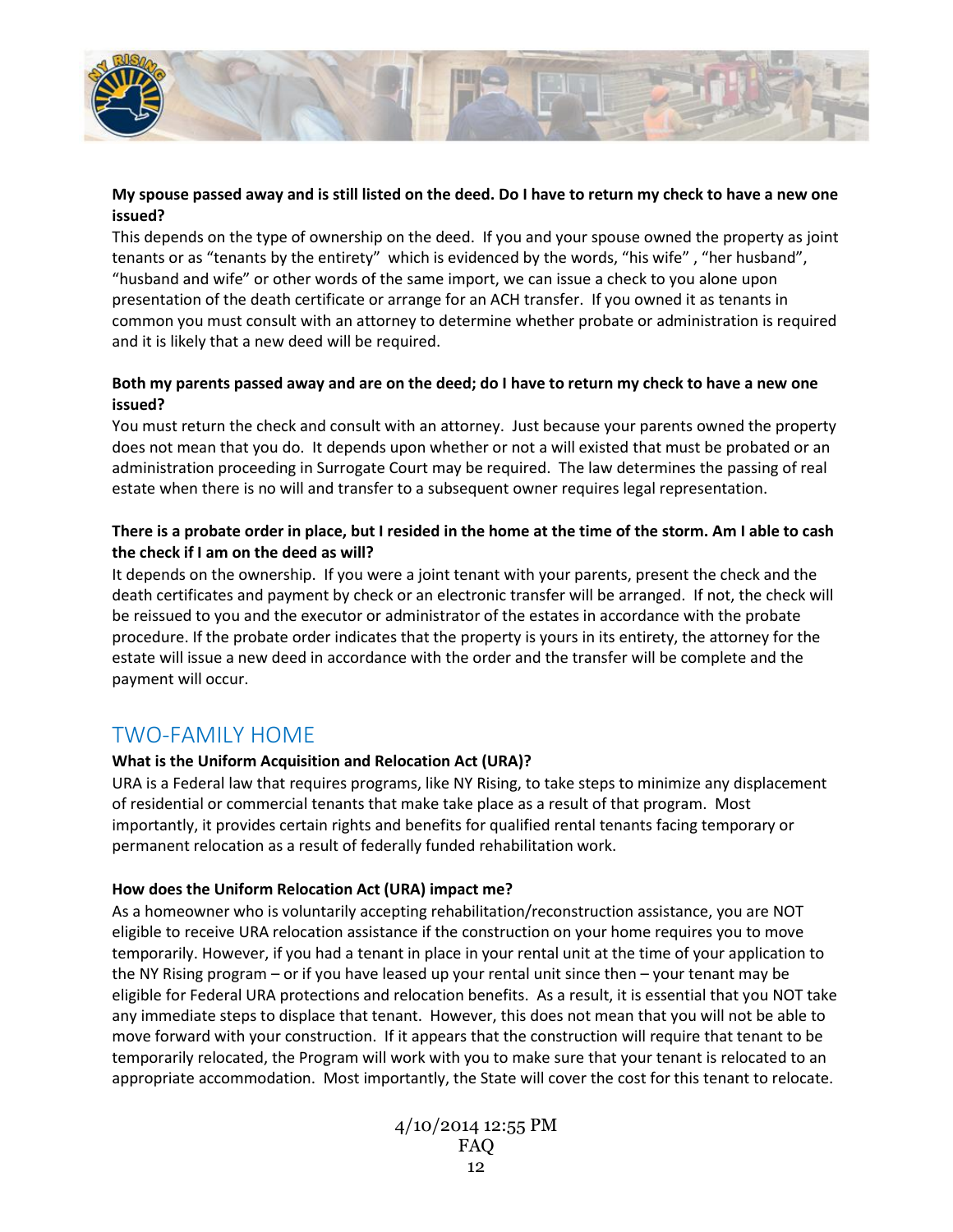

#### **What protections/benefits is my tenant eligible for?**

First, your tenant needs to receive a written notice advising them of their rights regardless of whether you think they will have to move or not. Second, they will need to receive another written notice if it is determined that they will actually need to move. Third, they are eligible to receive compensation from the State for the cost of their move (including storage) to and from the temporary accommodations. Fourth, they are eligible to receive a rental assistance payment to cover the additional costs (if any) to live in their temporary accommodations compared with the rent they pay to you.

#### **How will the tenants receive these benefits?**

Relocation Specialists from our Program will work with the tenant and you to make sure they receive all of the proper notices and any moving or rental assistance payments they are entitled to.

#### **Will the funds provided to help my tenant be deducted off my repair award?**

No. This assistance is benefiting your tenant, not you.

#### **How do I know whether my tenant is eligible for URA protections/benefits?**

This can only be determined by one of our Relocation Specialists on a case by case basis, but here are some general rules. If your tenant left of their own free will prior to your application, they are NOT eligible for assistance. If your tenant did not have a legal right to be occupying your unit at the time you applied for DR assistance, - i.e. they had been found by a court of law to have been occupying the unit illegally - they may not be eligible to receive URA assistance.

# **OTHER**

## **What should I do if I do not agree with the Program's determination of my eligibility or the amount of my award?**

The first thing you should do is ask for an explanation from your Customer Representative, but if you think the decision was made in error you should ask for a Clarification, which will prompt a review of your case. A Clarification Form may be obtained from your Customer Representative. After the Clarification is completed you will receive a Clarification Determination, after which you may still request an Appeal. An Appeal Form is also available from your Customer Representative.

#### **How long do I have to request an Appeal?**

When you have received notification of an award or an eligibility determination, you have 60 days to Appeal. A Clarification must be done before an Appeal may be completed, and once a Clarification has begun, the 60 day time frame for an Appeal is automatically on hold. After receiving the Clarification Determination, the 60 day clock begins again, but you may ask for an automatic 60 day extension of the Appeal deadline by filling out an appeal extension form. Additional extensions may be requested, but not automatically granted.